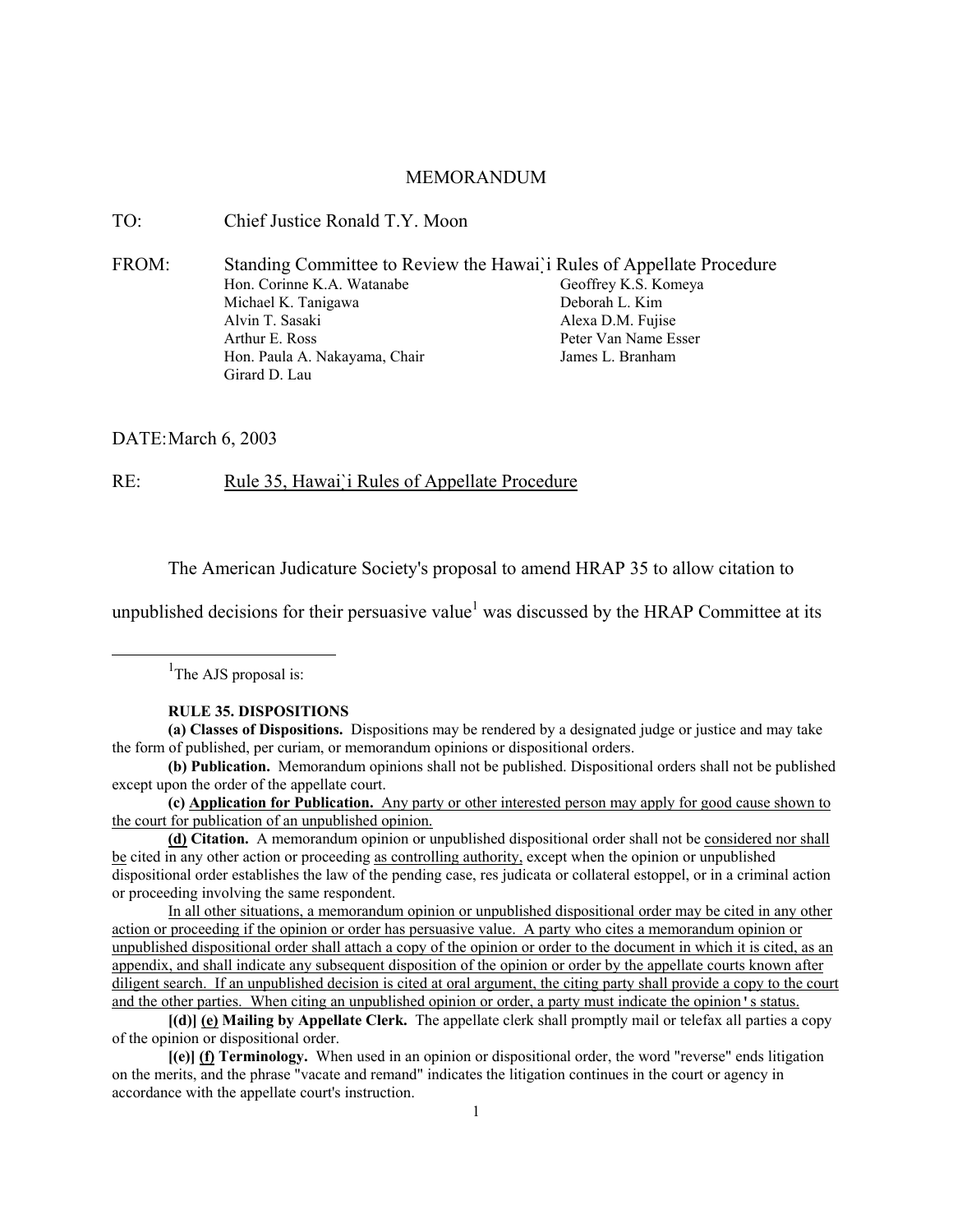December 20, 2002 meeting. In addition to court and court staff members, the HRAP committee is composed of active appellate practitioners. The practitioner members include private attorneys who represent civil plaintiffs and defendants, private attorneys who represent criminal defendants, a member from the attorney general's office, a member from the Honolulu prosecutor's office, and a member from the public defender's office.

The active practitioners expressed opposition to the proposal. The consensus of the committee, after thorough discussion, is that the proposal should not be considered further. The committee's concerns with the proposal are summarized below.

# Lack of Access

The committee is concerned that allowing citation to memorandum and summary dispositions will place upon appellate practitioners a research burden that is greater than any benefit derived from allowing citation to memorandum opinions and summary disposition orders. Committee members noted there is no good search engine for law that will allow organized research into cases that are not in the Lexis or Westlaw databases. Committee members indicated it would be very difficult to find and research memorandum opinions and summary disposition orders, particularly the old ones.

#### Lack of Value

Committee members noted that the memorandum opinions and summary disposition orders were not and are not written with citation in mind, were and are not meant to be authority or otherwise guide parties to cases, and contain insufficient detail to warrant greater status. One member of the committee noted that discussions with prior justices has led him to the conclusion that memorandum opinions and summary disposition orders reflect only the court's result; that is,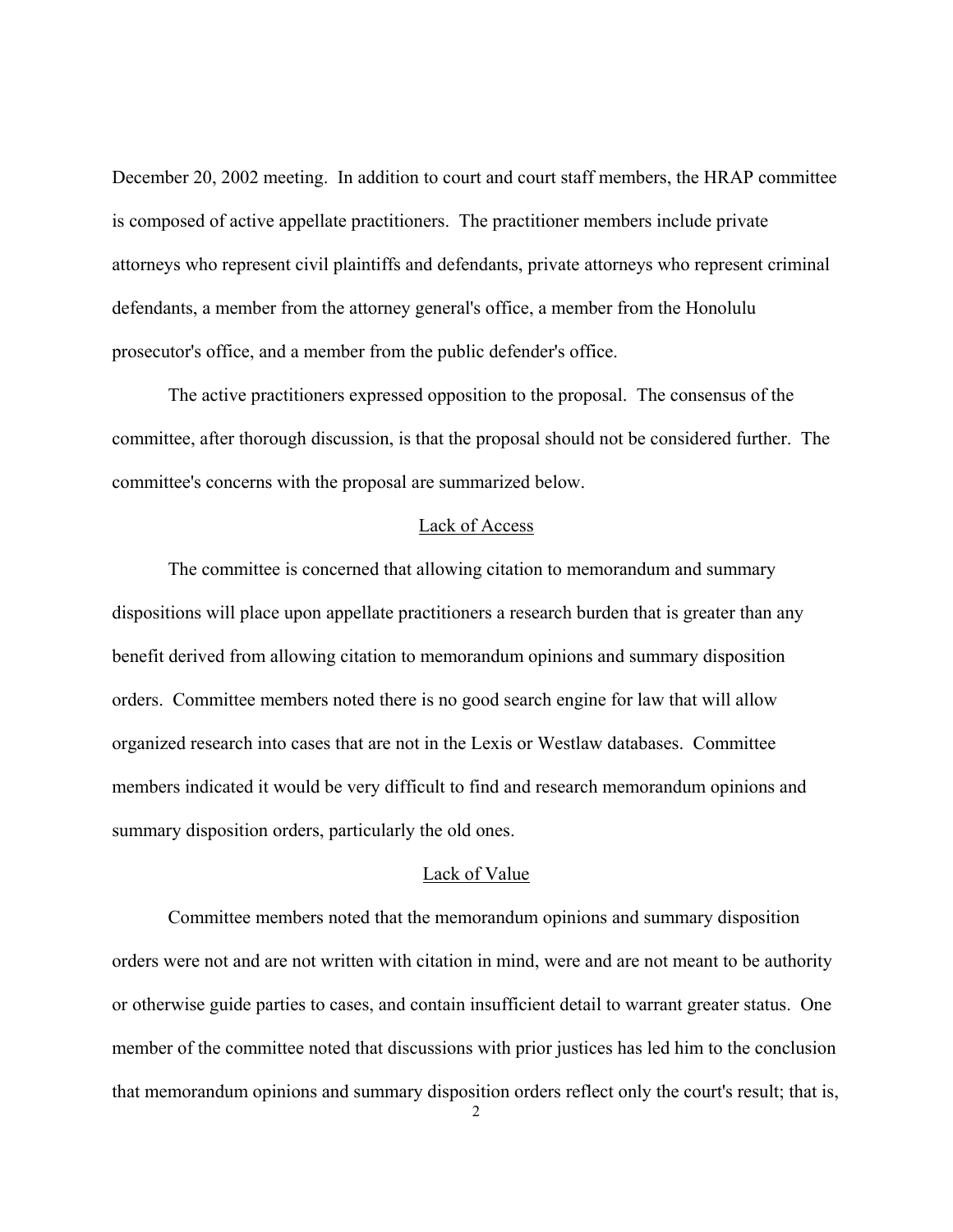that memorandum opinions and summary disposition orders are indicative of only the drafter's rationale, not the court's rationale, and they should not be elevated to greater status. The committee member understood that justices and judges will sometimes sign an unpublished disposition because they believe the result is correct, but will not agree to publish because they think the rationale is incorrect. Some members believed attorneys should never rely on memorandum opinions and summary disposition orders for any kind of guidance or predictor of future court action. Other members noted that the citations and rationale of a memorandum or summary disposition may be used by citing the authorities cited in the memorandum or summary disposition, without actually citing the memorandum or summary disposition document.

# Practitioner's Duty to Maintain Library or Knowledge or to Search Underlying Record

Committee members were worried about the extent of the research needed to adequately cite to memorandum and summary dispositions. Some members questioned whether, under the proposed rule, appellate practitioners would be obliged to keep a file or library of memorandum and summary dispositions.

Other members questioned whether appellate practitioners would be obliged to search the underlying court record to determine the extent of similarity between the unpublished disposition and the client-appellant's or client-appellee's case.

Committee members noted that such new burdens would lay most heavily on solo or small firm practitioners.

# Malpractice/Ineffective Assistance Claims

Civil attorneys were concerned that the proposed rule would increase malpractice liability. Similarly, criminal defense attorneys were concerned the rule would spawn ineffective